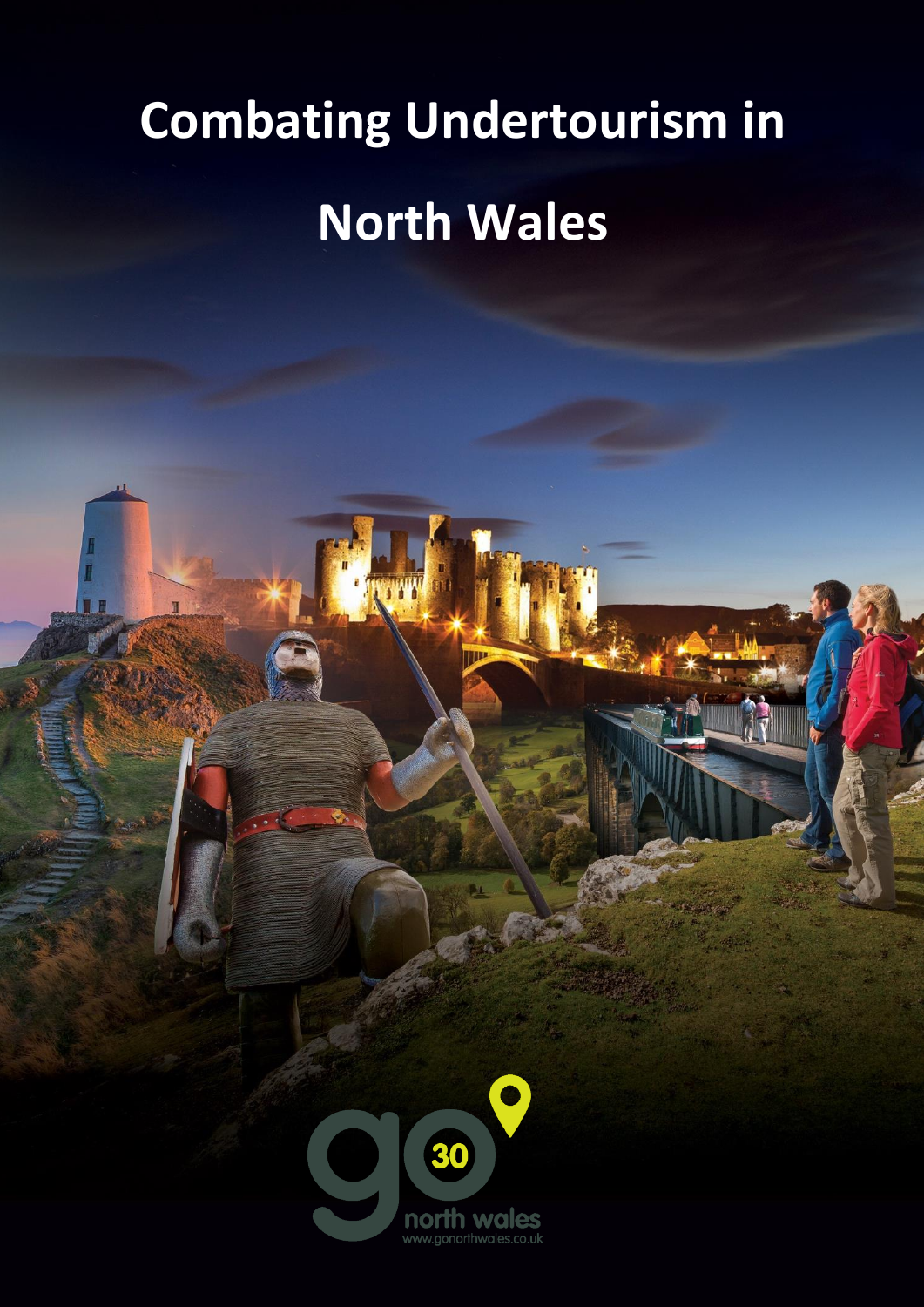**Tourism is worth £3.69 billion to the North Wales Economy** 

**26.4m day visitors to North Wales** 

**10.51m staying visitors to North Wales** 

**46,000 jobs in tourism, which is 1 in every 7 of all jobs** 

**Our research shows that in 2019 the value of tourism was worth £3.69 billion to the county and supported 46,000 jobs.**

With North Wales increasingly recognised as a world class visitor destination with international and UK wide appeal we have the opportunity to significantly grow the value of tourism to the local economy and county as a whole. **A 1% growth in tourism spend would add an extra £20m to the economy.**

North Wales Tourism is one of the UK's leading tourism organisations, supporting businesses across North Wales. Our aim is to grow and maintain a prosperous and sustainable tourism industry in North Wales.

We have over 30 years of experience supporting North Wales businesses to develop and maintain a sustainable tourism industry and marketing the region to visitors. We promote North Wales as a year-round destination, focussing resources on markets, territories and channels that represent the greatest potential for growth. Our campaigns are integrated across digital, social, print, ecommunications, PR and events.

We have over 1400+ members within and connected to the tourism industry, including accommodation providers, attractions, activities, food and drink, retail and event operators. Also suppliers who offer a range of products and services for the tourism industry.

Together we are a dynamic and successful community of businesses united by a common purpose - a successful and sustainable tourism industry in North Wales.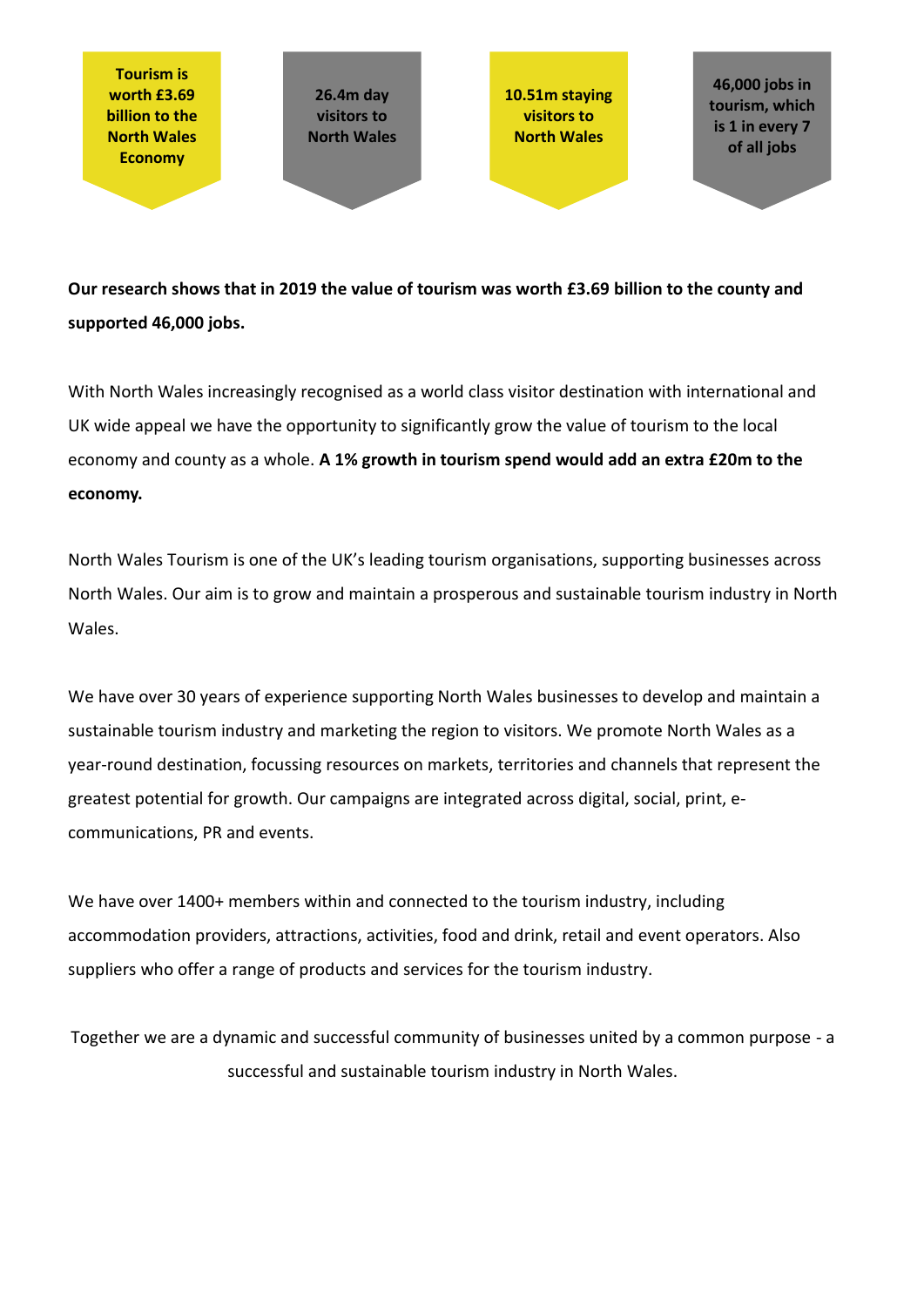## **Combating Undertourism in North Wales**

During the pandemic in 2020 we were requested to put a recovery plan together for North Wales by the Deputy Minister for Culture, Sport and Tourism Dafydd Ellis- Thomas MS.

------------------------------------------------------------------------------------------------------------------------

Background – Widely recognised to have accelerated trends and impact of ICT on business and personal lives COVID-19 has also laid bare a number of structural deficiencies in destination management throughout all parts of the world with particular impact on communities here in North Wales.

It is an understandable, natural human reaction after periods of restricted consumption to turn to "the familiar" once restrictions are removed. We witnessed this during summer of 2020 when the first place many people wanted to explore and relax in was here in North Wales. This is a phenomenon that our region could in "normal" times be rightly proud. However, the success of historic marketing messages concentrating on "Honeypot" locations has resulted in more visitors than can be accommodated whilst less than a couple of miles away spare capacity remains untapped. This imbalance creates tension and dissatisfaction in both environments.

Phrases such as Climate Emergency may have been become politicised however most of us as the "general public" understand the requirement for us all to make contributions towards environmental management, reducing and or eliminating waste and building sustainable practices – this sensitivity extends to personal expenditure decisions and growing awareness of the potential harm, some irreversible that visitors may cause within destinations placing increasing responsibility on Destination Management Organisations to create and promote sustainable practices.

Thriving despite current conditions NWT has been the leading sector representative body in Wales for approaching 3 decades and is recognised as one of the most effective within the UK. The company has established international links, UK links and strong ties throughout Wales in the interest of members.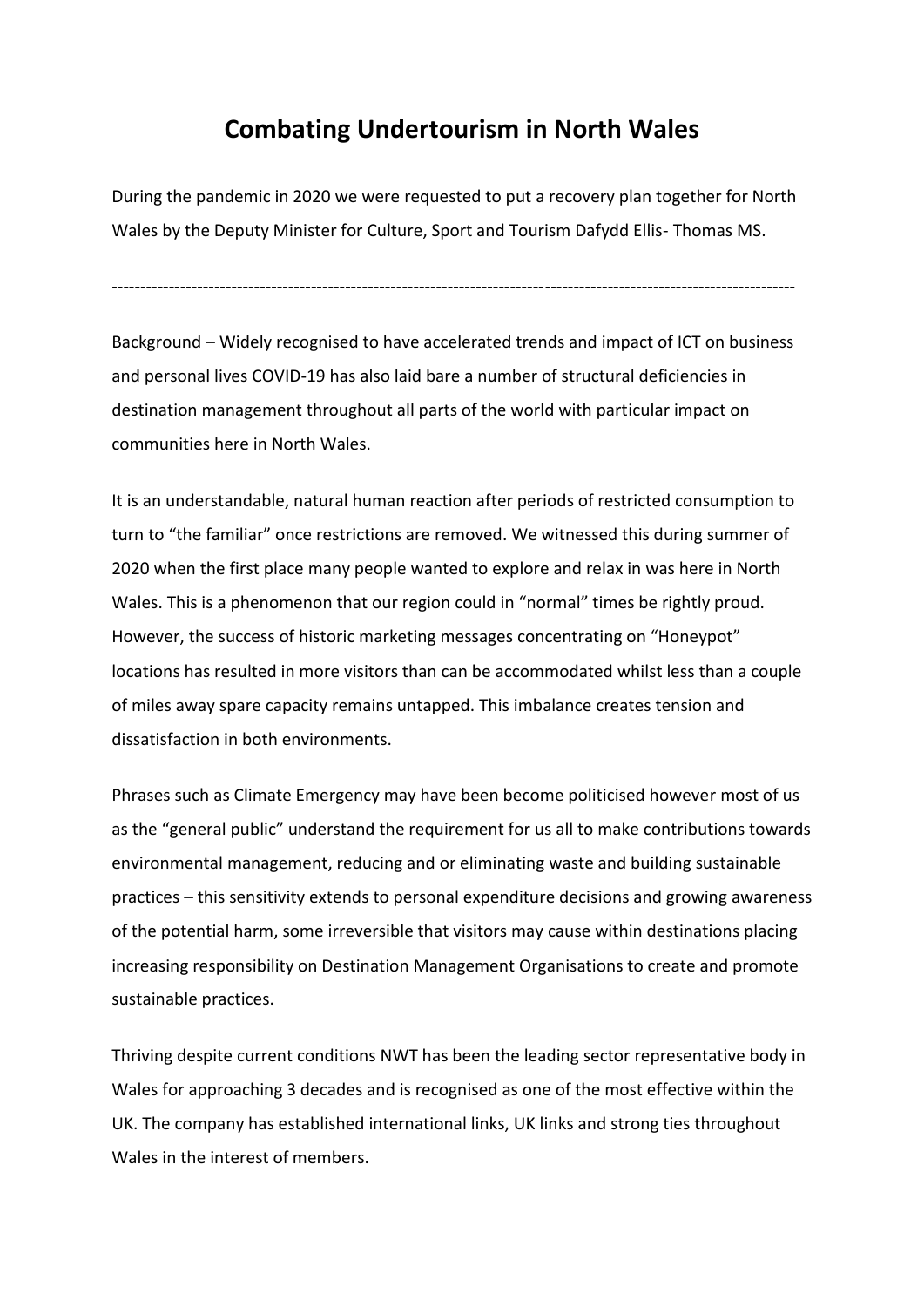Since being claimed by **SKIFT** in 2016 the word, Overtourism has become a ubiquitous term associated with destinations that experience periods of visitor numbers beyond the capacity of the destination that is coterminous with host communities and visitors to coexist without harm to either party. It also references the harm caused to natural and built landscapes with "locals" being left to manage the impact of detritus deposited by visitors, harming wildlife and the natural habitat plus placing strains on public services and facilities. It has also been associated with the erosion of cultural values and the "gentrification" of destinations resulting in local residents being priced out of their regions and contributing to overall growing dissatisfaction with visitors as a cause of more harm than benefits for the destination.

The activities of a number of visitors to Wales during August and September 2020 have understandably caused great concern and revulsion by those living and working in Wales. With the expectation that Local Authorities, National Parks, Welsh Government, National Bodies and the tourism sector will react with policies, regulation and enforcement to protect host communities from the worst excesses of visitor actions. And that these parties will in collaboration with each other devise sustainable practices that do not undermine the experience of locals and visitors.

However abhorrent we find the undisputed disruption caused by Overtourism we should not divert energy and innovation away from addressing the entrenched historical issue that we need to overcome, namely; UNDERTOURISM. Undertourism has plagued our sector and region for generations. It is important to not lose sight that for the 10 week period or so that Overtourism impacts on the region we have 40 weeks during which the impacts of Undertourism permeate through all levels of our communities! Please use the links throughout this paper to read further.

Resetting for 2022 and beyond provides an unrivalled opportunity to fully research and understand the root causes of Undertourism and under the watchful brief and guidance of a new dedicated body learn from destinations throughout the world how to build back better in North Wales. This may include agreement to only use Welsh names in promotions. A real opportunity to celebrate Welsh culture, making it one of the main reasons for travelling. Bringing place names and legends to life in order visitors understand and appreciate that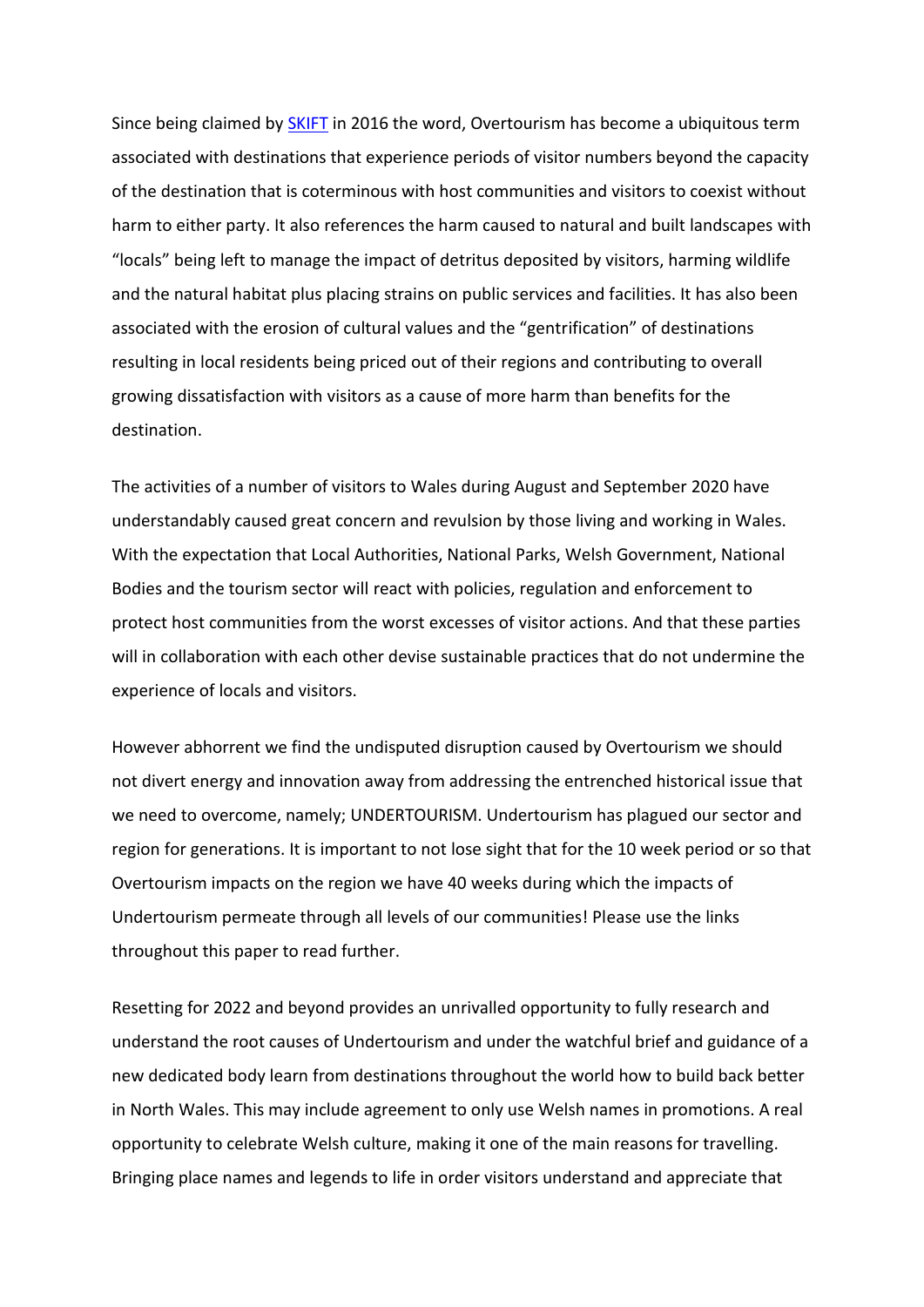these are not just stunning vistas but sacred places that are enshrined in thousands of years of storytelling and traditional values.

North Wales Tourism as the leading pan regional body representing the sector is happy to demonstrate leadership, galvanising interested parties and stakeholders in the search for workable solutions that can deal with the immediate concerns of residents followed by medium and longer term sustainable solutions. If, as many suspect the root cause of Overtourism is poor and or inadequate destination management, both Undertourism and Overtourism can be addressed through partnership with host communities and all interested stakeholders.

The Index of Resident Irritation is referred to as [Doxey's IRIDEX.](https://warrenbisch.medium.com/the-tourism-life-cycle-in-a-small-new-zealand-town-55abf104201f) Represented by 4 stages;

- **1. Euphoria** Visitors are welcome and there is little planning.
- **2. Apathy** Visitors taken for granted and contact becomes more formal.
- **3. Annoyance** Saturation is achieved, and the local people start to have misgivings. Overtourism Planners attempt to control the situation via increasing the infrastructure rather than limiting growth.
- **4. Antagonism** Open expression of irritation and planning is remedial, yet promotion increases to offset the deteriorating reputation of the destination.

Doxey's IRREDEX when overlayed with the traditional product life cycle bell curve foretells the penalties to destinations of poor planning, taking visitors for granted and for failing to be fully engaged with qualitive metrics in favour of ever-increasing number of visitors.



These serve as warning as to the longer-term consequences of failing to address the underlying structural weaknesses of the product, visitor management and consumer mix. They also help to illustrate how important it is that destinations "refresh" their overall offer and introduce more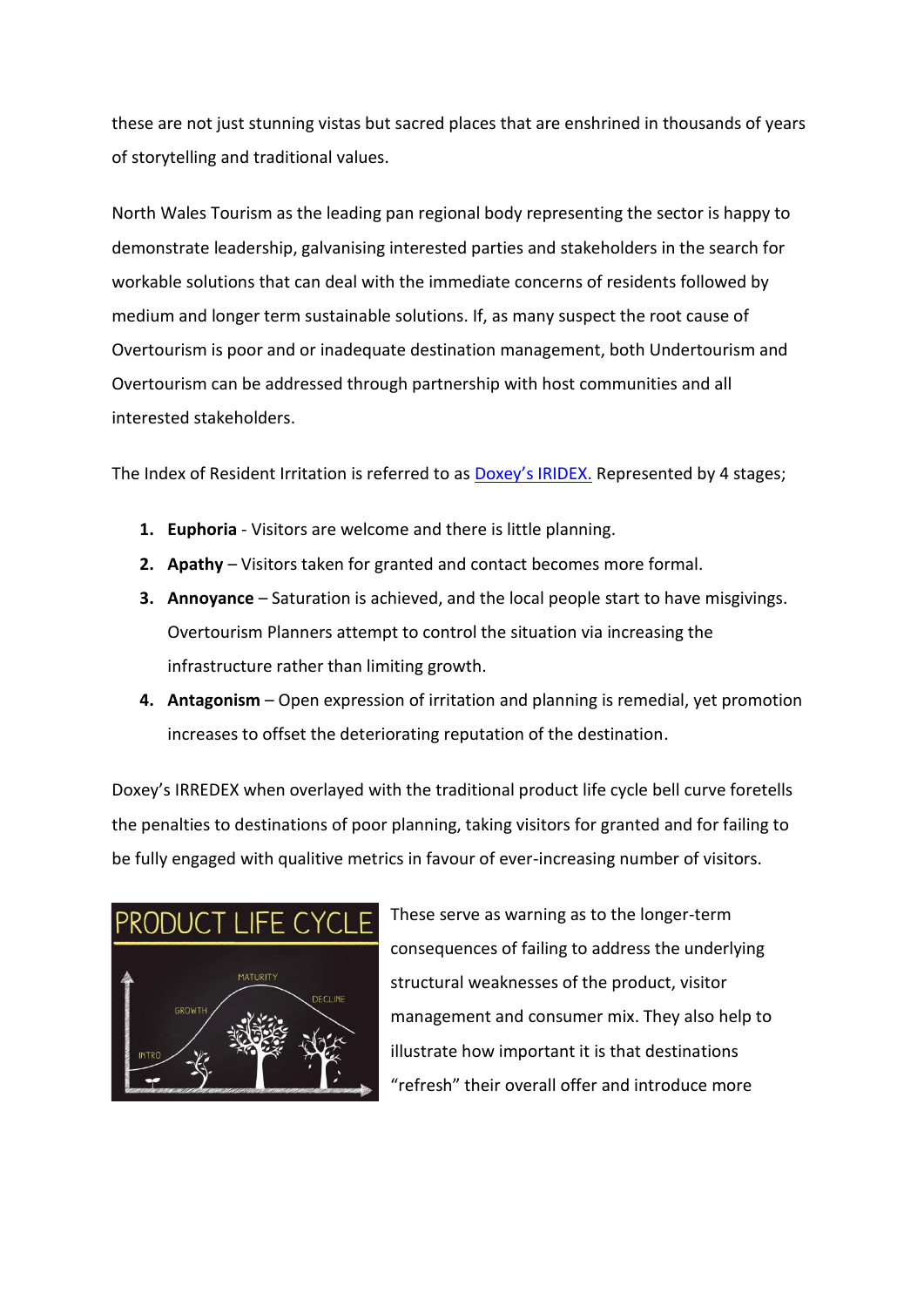sensitive measurement criteria such as value per tourist / visitor rather than purely number of visitors and include thorough evaluation of the impact of visitor interaction on culture and wider societal changes as part of its Destination Management approach.

Some areas have undertaken [De-Marketing strategies](https://responsibletourismpartnership.org/demarketing/) adopting a revised version of the "4P's"

- **Product:** restricting the number of entrance tickets sold per day or per hour
- **Price:** increasing prices to restrict those who can afford to visit
- **Place:** restricting group visits or packages at peak periods of the day / season
- **Promotion:** reduce the amount of promotional material and channels

Models such as [IQM](https://op.europa.eu/en/publication-detail/-/publication/e81a0b3d-0a67-41bb-b008-b445f4da291c) with additional influences of [Doughnut Economics](https://www.kateraworth.com/doughnut/) could be used to ascertain the capacities of destinations throughout North Wales to absorb visitors and maintain cultural integrity whilst developing a sustainable economic environment, investing in people's futures.

Collaborating with [North Wales Economic Ambition Board](https://northwaleseab.co.uk/node/1) and senior partners such as North Wales Mersey Dee Business Council, the six Local Authorities and Snowdonia National Park Authority, North Wales Tourism [\(NWT\)](https://northwalestourism.com/) is best placed to coordinate support from Welsh Government to develop and hone destination management practices that align with the [17](https://sdgs.un.org/goals)  [United Nations Sustainable Development Goals](https://sdgs.un.org/goals) 



North Wales has established a leadership position having earned its reputation as the [Adventure Capital of Europe.](https://northwalestourism.com/directors-blog/north-wales-the-adventure-capital-of-europe/) Adopting UN SDG's can provide the platform for the region to become recognised on the world stage as a truly sustainable destination.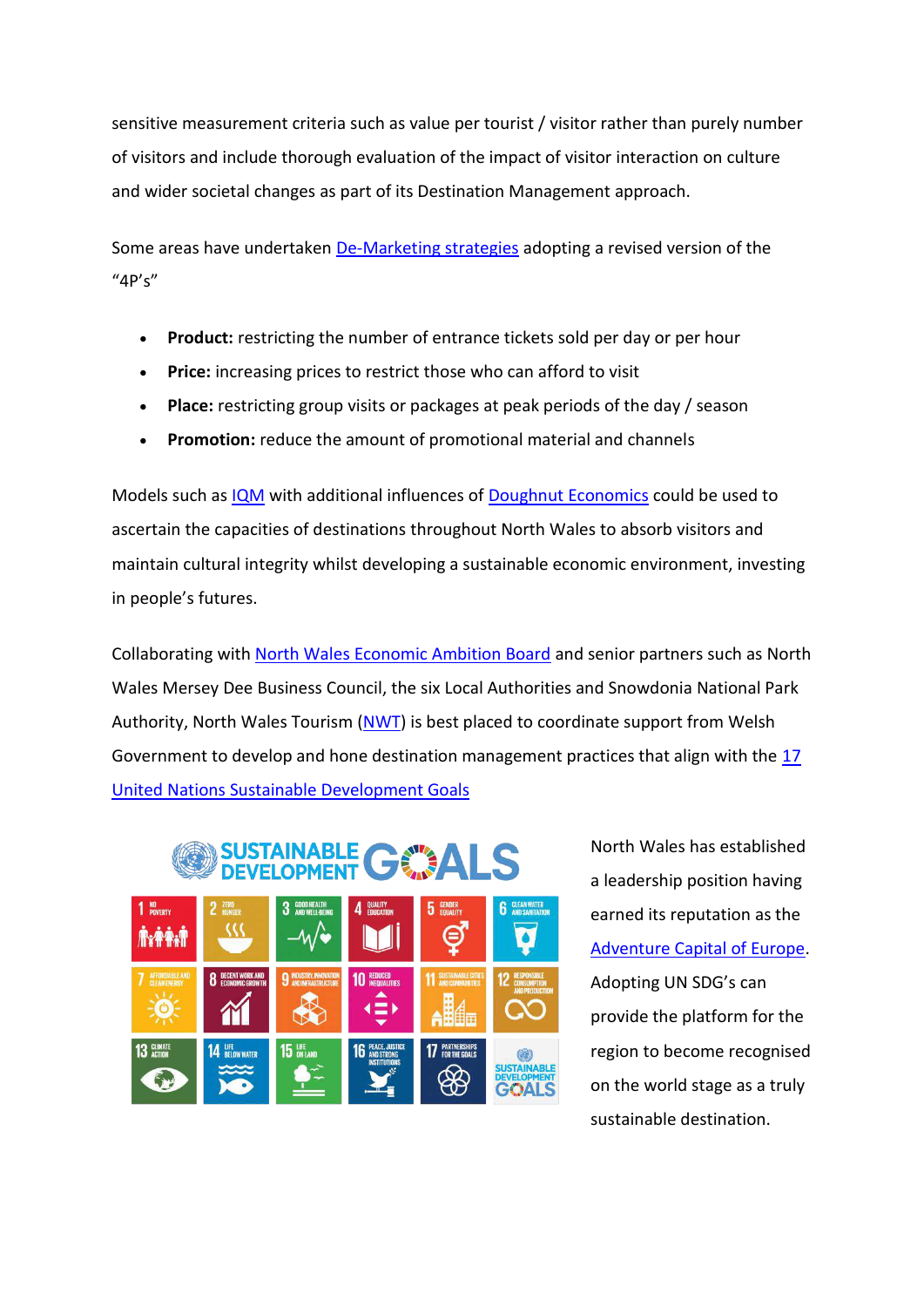Under the leadership of NWT experienced administrators from Visit Wales Regional Team plus a lead officer from each Local Authority and SNPA could be seconded to the Regional Destination Management Organisation (RDMO) replacing the existing regional tourism forum. This body could perhaps be part of a regional economic development agency and could play a key role of oversight of funds directed to the region via Enhanced Population calculations, ensuring these funds are used strategically to underpin the region's economic development plan in alignment with UN SDG's. Authority could be given to the RDMO through revised Remit Letters from Welsh Government Ministers, highlighting key strategic goals that should be supported and delivered within the region. Remits may also include restriction of public sector organisations contributing to destination marketing without endorsement of RDMO.

Both Overtourism and Undertourism are fundamentally symptoms of failed, under resourced economic and political leadership. Both need to be addressed as we reset for 2022. It will be challenging for Welsh Government to not only devolve more resources and accountability to partnerships that they have influence over but not have direct control. However, if the region is to embark on a journey that establishes North Wales as a beacon for the world with respect to sustainable destination management the private sector and its ability to draw investment, to innovate, create sustainable jobs and a vibrant "value net" needs to be empowered and supported to take the lead role.

The image below provides a good example of how crucial tourism is to destinations and just how many core functions of Government have both direct and indirect impact on the customer journey from; prearrival, during their stay and on their way home. These highlevel interactions need managing to ensure they are as smooth and seamless as possible from the visitor perspective. It is of course crucial that these interactions are always managed and resourced with host communities at the forefront of policy makers, delivery organisations and regulative bodies minds. As much of Destination Management is delivered at Local Authority level primarily for the benefit of local residents with elected members and officers directly accountable to their electorate it is vital that their crucial role should be recognised, resourced and coordinated throughout the region.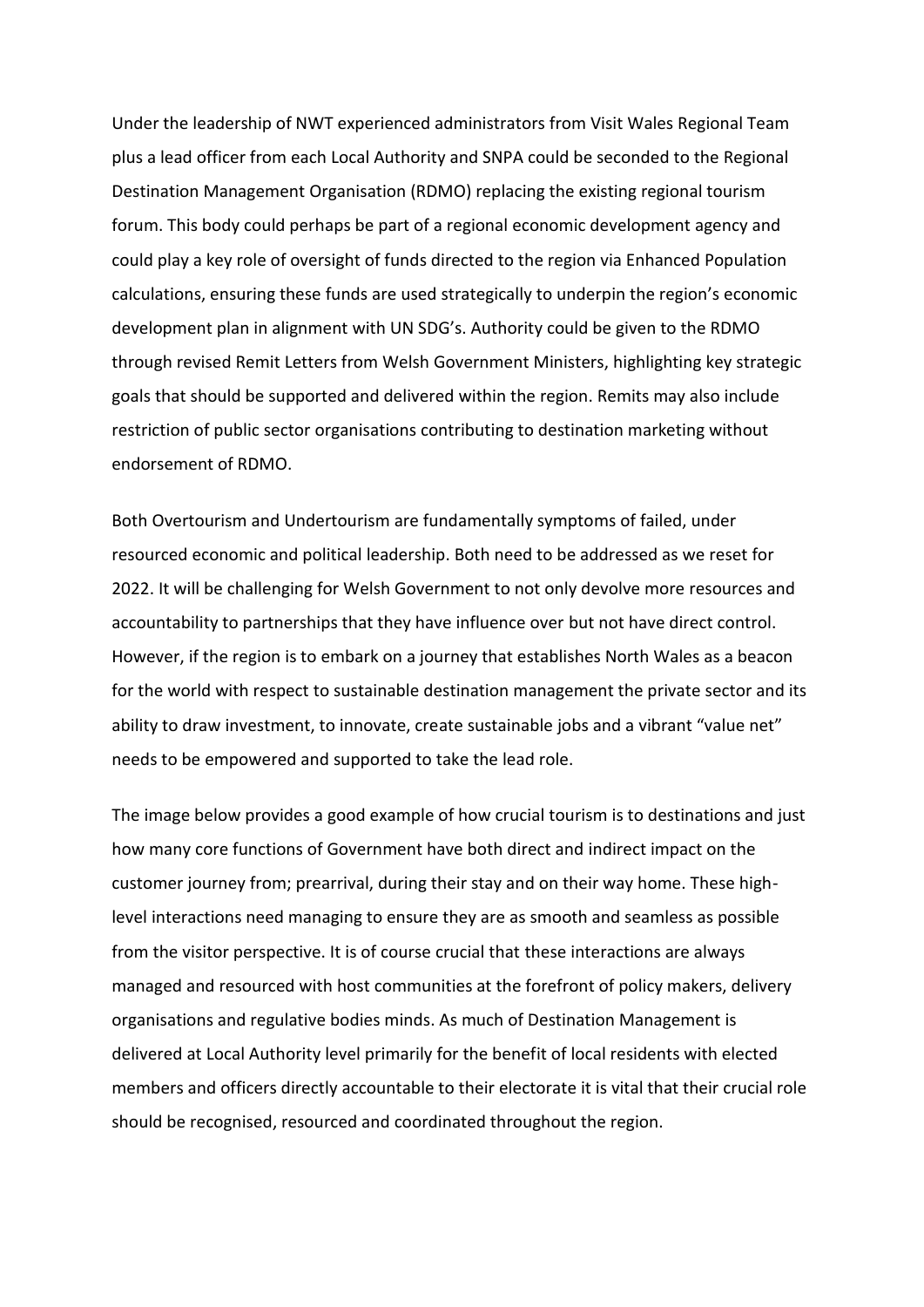

Sustainable Development Goals highlight how a global approach to resetting North Wales Visitor Economy can be achieved for the benefit of those of us who live and work here and for future generations of visitors and residents. SDG's are in alignment with [Welsh](https://gov.wales/well-being-future-generations-wales-act-2015-guidance)  [Government core policies](https://gov.wales/well-being-future-generations-wales-act-2015-guidance) and provide an overarching framework that provides space for a broad church of stakeholders that ensures everyone in our society has a stake and influence for a sustainable future.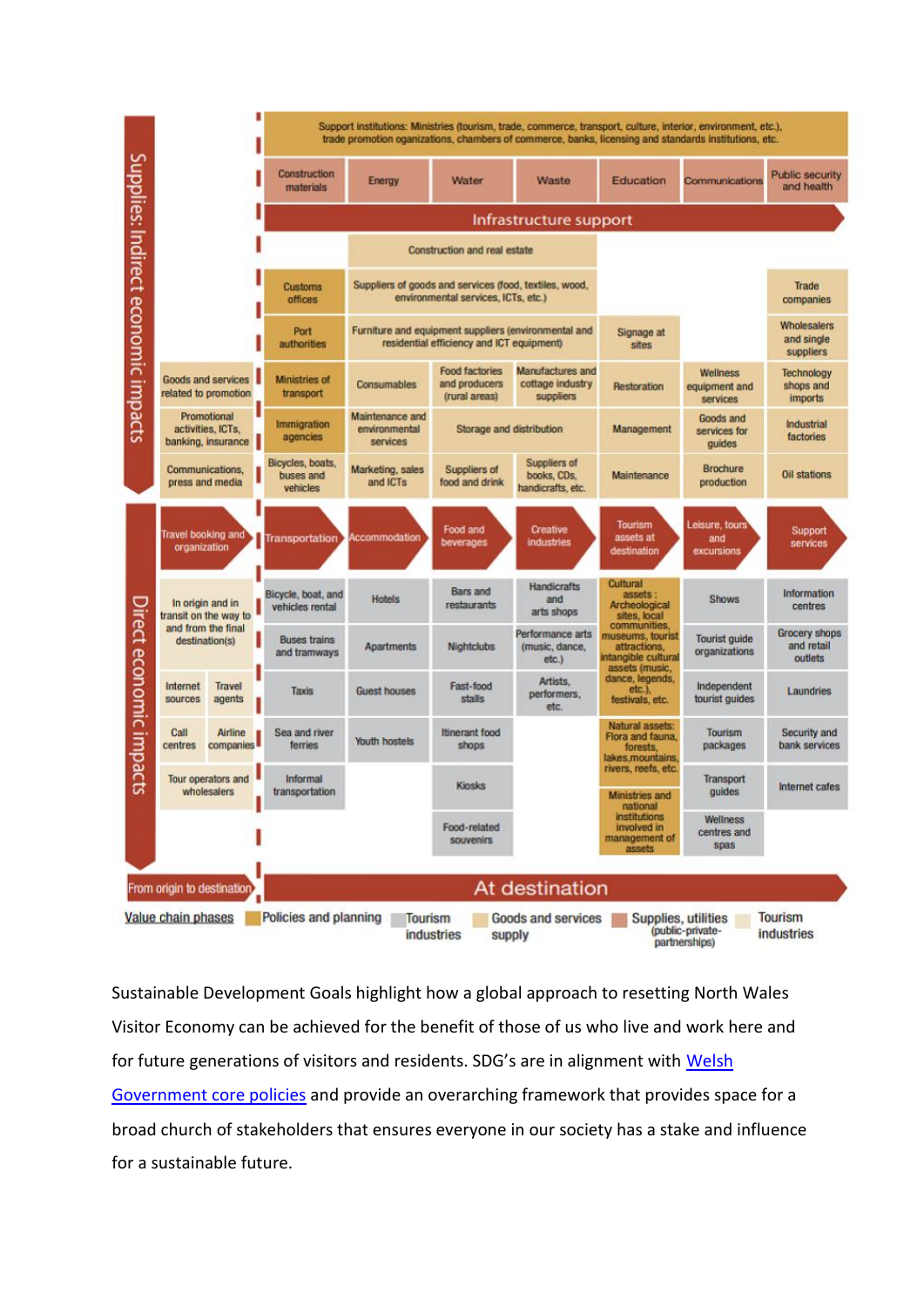Wales has 2 regions in the top-15 European regions at risk of Overtourism that directly impact on North Wales: West Wales and The Valleys and East Wales. Further information and case studies can be found at;

## [https://research4committees.blog/2019/01/17/overtourism-impact-and-possible-policy](https://research4committees.blog/2019/01/17/overtourism-impact-and-possible-policy-responses/)[responses/](https://research4committees.blog/2019/01/17/overtourism-impact-and-possible-policy-responses/)

Addressing structural deficiencies at regional and local levels will empower individuals, communities and enterprises to engage in a "bottom-up" approach. creating sustainable models of visitor management at a local level. Our sector needs Welsh Government and UK Government to collaborate to deliver a macro environment that is designed to discourage leakage from our economy. The introduction of Digital Transaction Tax at 2% is a welcomed first small step, stronger initiatives are desperately required to ensure more of the consumer spend is retained within our destinations. With [online travel agencies,](https://www.hotelrez.net/what-ota-commission-rates-are-costing-your-hotel-and-how-to-reduce-them/) [food](https://www.cnbc.com/2020/05/01/restaurant-owners-in-britain-call-on-deliveroo-to-drop-commission-fees.html)  [delivery,](https://www.cnbc.com/2020/05/01/restaurant-owners-in-britain-call-on-deliveroo-to-drop-commission-fees.html) transport platforms and online product markets extracting up to 30% in commission fees, most of which leaves the UK, Governments are overseeing enterprises being extorted for market share. The physical marketplace is full of regulations and laws designed to provide the consumer with reassurance of safety, provenance and legality plus providing a transparent environment for enterprises to trade. Governments need to address the inequalities and lack of transparency within the Online Marketplaces as a matter of urgency. Quick wins could include forcing all online sales to disclose at point of purchase how much commission is being paid and to what jurisdiction the commission will be sent – Afterall when we present a bill, we have to declare VAT and service charge! Parity between physical and online markets will empower consumers to make educated and informed choices. Another "quick win" could include relaxation of Government Intervention / State Aid rules that prohibit Governments from competing in the digital marketplace. This would encourage Visit Wales, NWT and MWT to develop Online Travel Agencies that charge up to 5% commission with all surplus / profits going back into destination marketing. Sustainable "sense of place" could be further enhanced through a national and regional code of conduct and grading award with minimum standards that effectively become a licence to be endorsed by the national and regional body. If the awarding body was sufficiently sophisticated to assess training and people development, we might encourage a rapid upskilling and broader recognition of career opportunities, a workplace environment that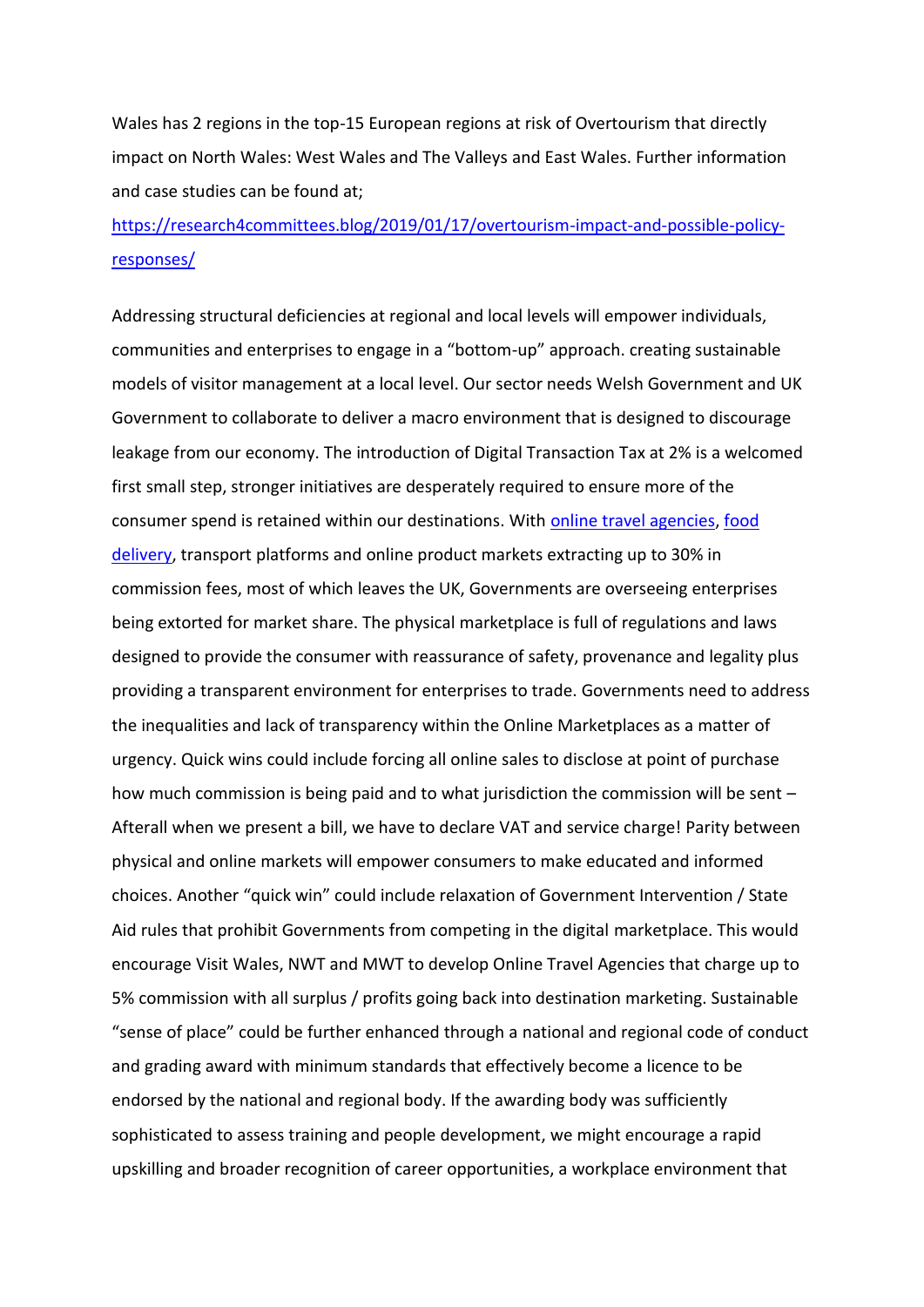competes with other sectors fostering meaningful links with HE and FE to evolve blended learning options that directly impact on visitor experiences.

Moving towards Destination Management and away from Destination Marketing will encourage greater emphasis and resources to support research and performance criteria. Intelligent analysis of [STEAM](https://www.carmarthenshire.gov.wales/home/business/tourism/research-trends-development/#.YGrCqehKjIU) to evaluate key metrics such as day, overnight, local and out of area visitor expenditure and habits will be crucial to revising targets and the allocation of resources required for sustainable visitor management.

The function and purpose of Visit Wales needs urgent review. It is appropriate for Welsh Government to fund and create national marketing collateral however, these materials should be used within agreed protocols by licensed enterprises who meet verifiable standards. The strategic purpose of Visit Wales should be informed by a "board that has a non-public sector majority.

## 5 Key "asks"

- 1. Alignment of Welsh Government Policies with UN SDG's including the establishment of RDMO's with addressing Undertourism & Overtourism within their region as their overriding " $1<sup>st</sup>$  Principle". They will provide oversight of funding to Local Authority and National Parks via Enhanced Population calculations, coordinating, local, regional, national policies
- 2. Visit Wales to be "repurposed" to reflect the aspirations of destinations and enterprises, especially micro, SME's,  $3<sup>rd</sup>$  sector – aligning Government strengths and capacity with destination management, developing grading and quality linked to sustainable destination management. Oversight of Visit Wales to be via a broad stakeholder group led by RDMO's
- 3. Welsh Government to collaborate with UK Government to address inequalities of digital marketplace especially commission fee platforms to include mandatory display at point purchase the of amount of commission and country where funds will be received